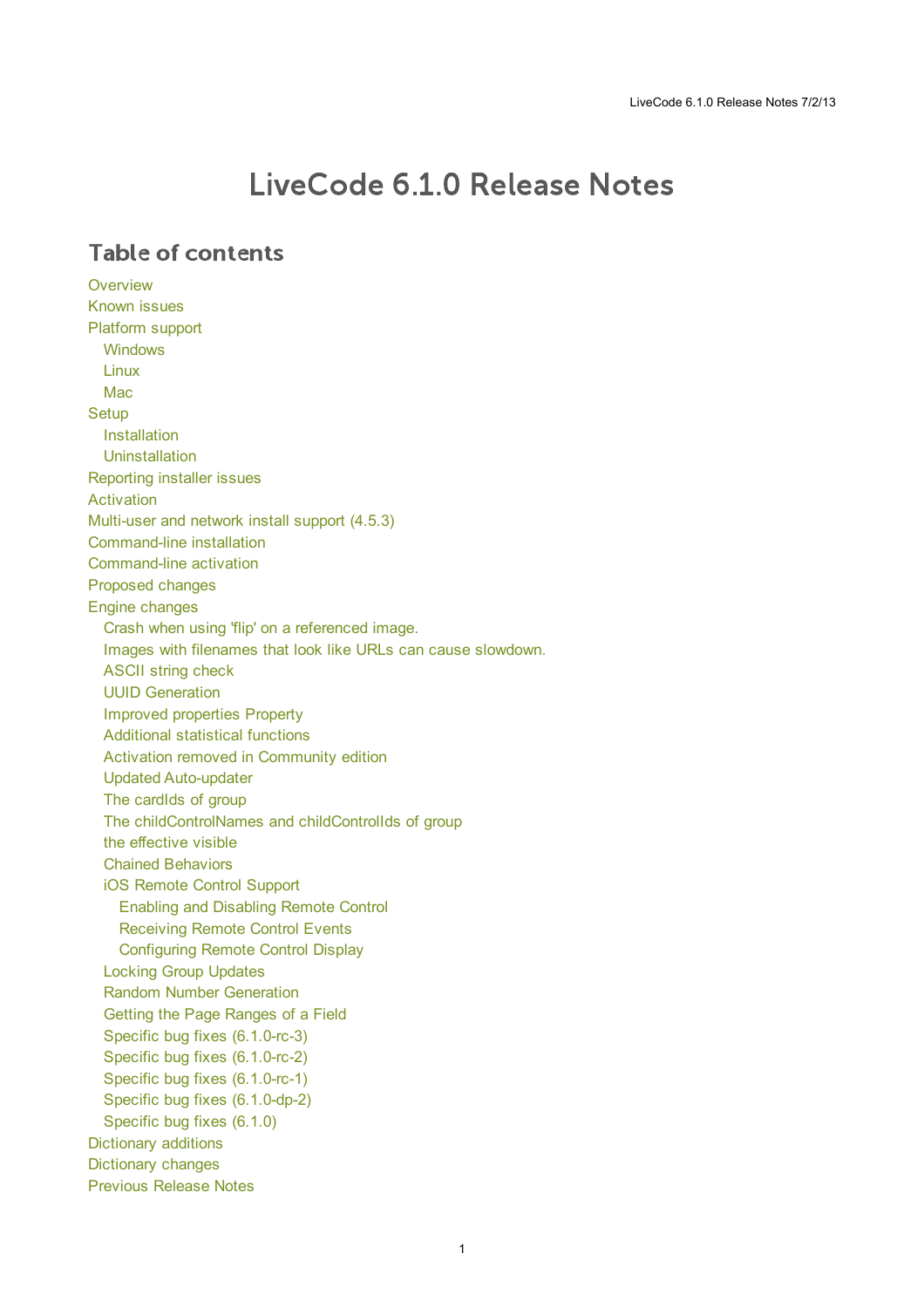### <span id="page-1-0"></span>**Overview**

This document describes all the changes that have been made for LiveCode 6.1.0, including bug fixes and new syntax.

### <span id="page-1-1"></span>**Known issues**

The installer will currently fail if you run it from a network share on Windows. Please copy the installer to a local disk before launching on this platform.

# <span id="page-1-2"></span>**Platform support**

The engine supports a variety of operating systems and versions. This section describes the platforms that we ensure the engine runs on without issue (although in some cases with reduced functionality).

#### <span id="page-1-3"></span>Windows

The engine supports the following Windows OSes:

- Windows 2000 SP4
- Windows XP SP2 and above
- Windows Server 2003
- Windows Vista SP1 and above (both 32-bit and 64-bit)
- Windows 7 (both 32-bit and 64-bit)
- Windows Server 2008

*Note: On 64-bit platforms the engine still runs as a 32-bit application through the WoW layer.*

#### <span id="page-1-4"></span>Linux

The linux engine requires the following:

- 32-bit installation, or a 64-bit linux distribution that has a 32-bit compatibility layer
- 2.4.x or later kernel
- X11R5 capable Xserver running locally on a 24-bit display
- glibc 2.3.2 or later
- gtk/gdk/glib (optional required for native theme support)
- pango/xft (optional required for pdf printing, anti-aliased text and unicode font support)
- lcms (optional required for color profile support in JPEGs and PNGs)
- gksu (optional required for elevate process support)

Note: The optional requirements (except for gksu and Icms) are also required by Firefox and Chrome, so if *your linux distribution runs one of those, it will run the engine.*

Note: If the optional requirements are not present then the engine will still run but the specified features will *be disabled.*

*Note: LiveCode and standalones it builds may work on remote Xservers and in other bit-depths, however this mode of operation is not currently supported.*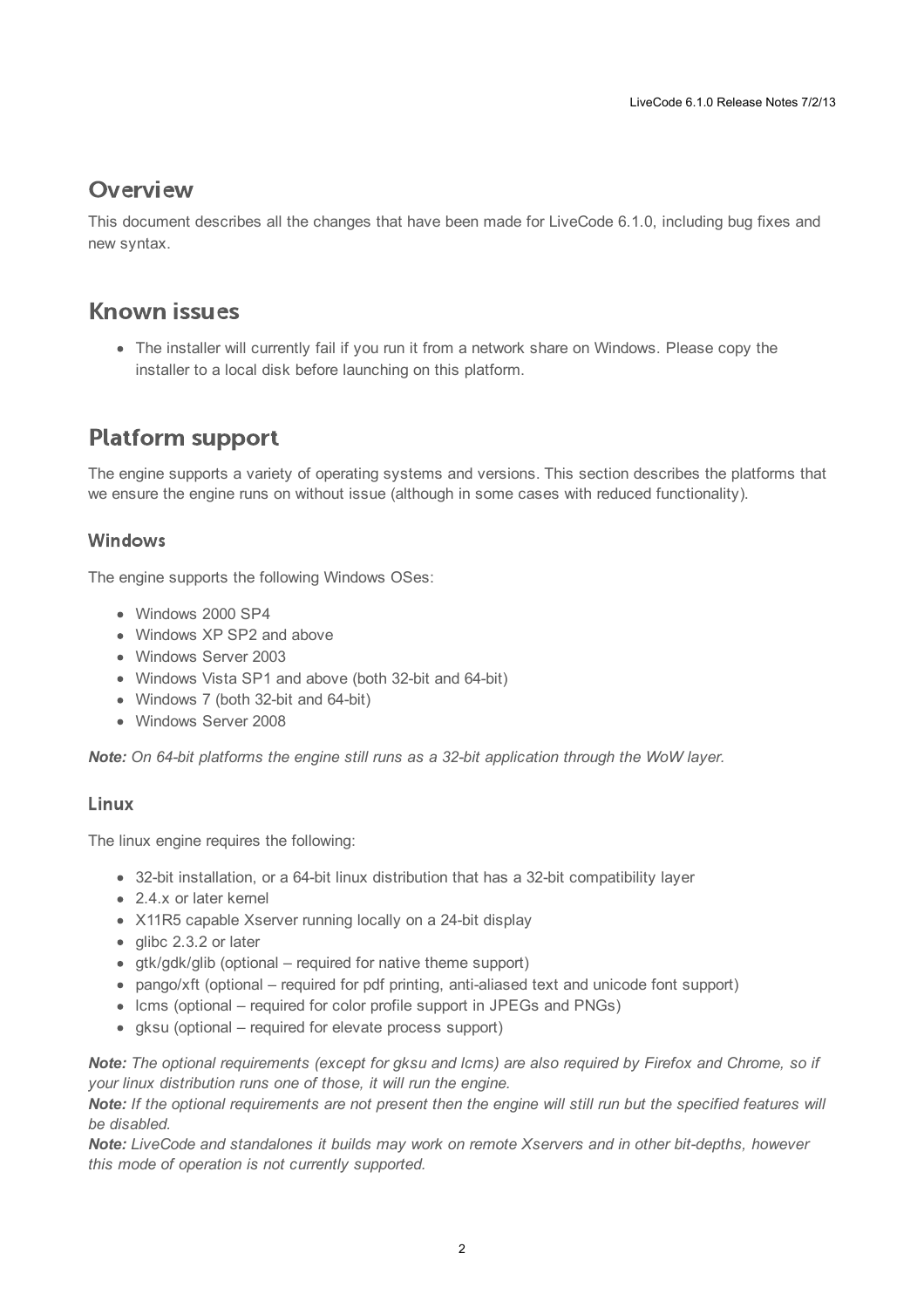#### <span id="page-2-0"></span>Mac

The Mac engine supports:

- 10.4.11 (Tiger) on Intel and PowerPC
- 10.5.8 and later (Leopard) on Intel and PowerPC
- 10.6.x (Snow Leopard) on Intel
- 10.7.x (Lion) on Intel
- 10.8.x (Mountain Lion) on Intel

*Note: The engine runs as a 32-bit application regardless of the capabilities of the underlying processor.*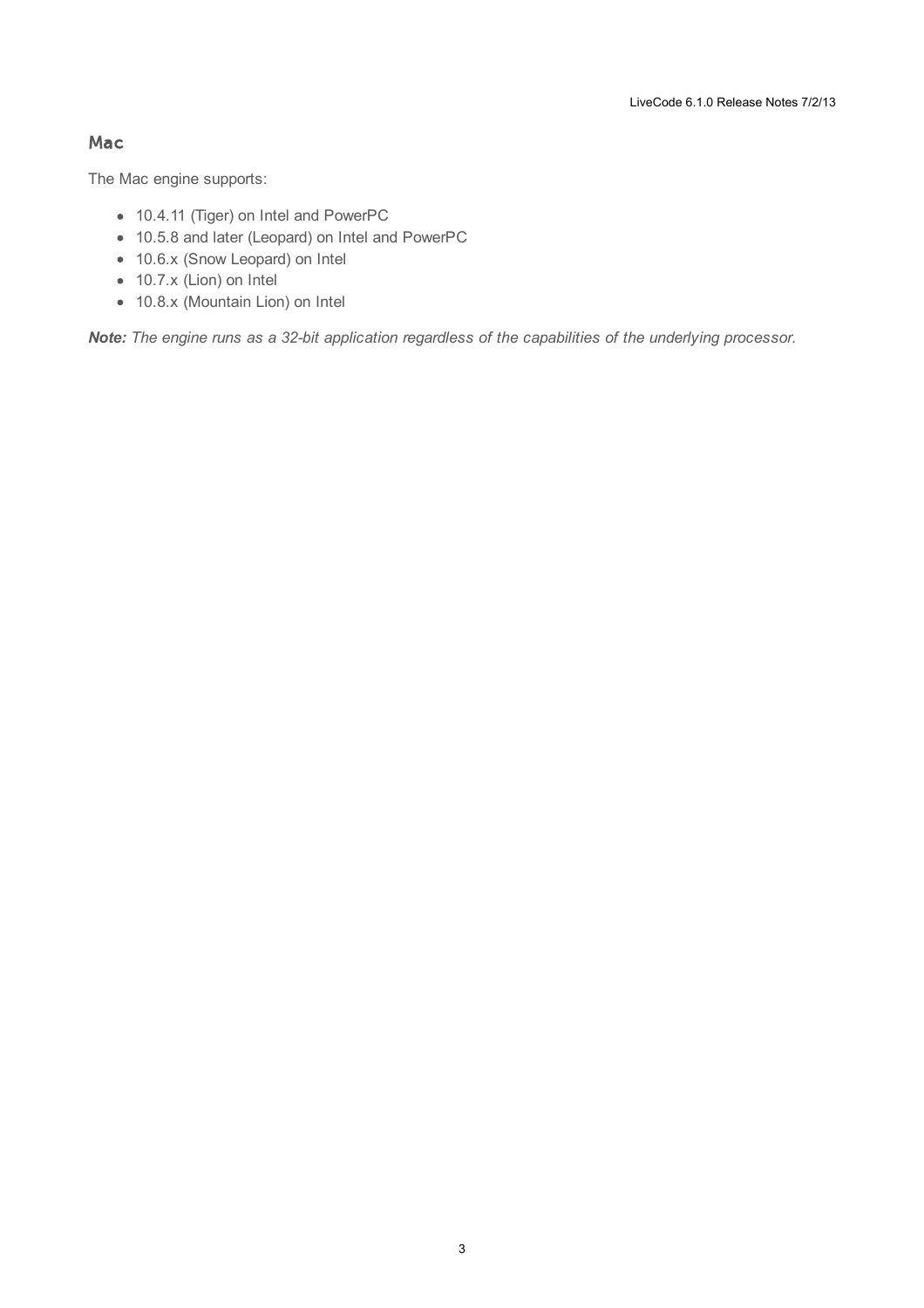### <span id="page-3-0"></span>**Setup**

#### <span id="page-3-1"></span>**Installation**

Each distinct version has its own complete folder – multiple versions will no longer install side-by-side: on Windows (and Linux), each distinct version will gain its own start menu (application menu) entry; on Mac, each distinct version will have its own app bundle.

The default location for the install on the different platforms when installing for 'all users' are:

- Windows: <x86 program files folder>/RunRev/ LiveCode 6.1.0
- Linux: /opt/runrev/livecode-6.1.0
- Mac: /Applications/ LiveCode 6.1.0.app

The default location for the install on the different platforms when installing for 'this user' are:

- Windows: <user roaming app data folder>/RunRev/Components/LiveCode 6.1.0
- Linux: ~/.runrev/components/livecode-6.1.0
- Mac: ~/Applications/ LiveCode 6.1.0.app

*Note: If your linux distribution does not have the necessary support for authentication (gksu) then the* installer will run without admin privileges so you will have to manually run it from an admin account to install *into a privileged location.*

#### <span id="page-3-2"></span>**Uninstallation**

On Windows, the installer hooks into the standard Windows uninstall mechanism. This is accessible from the appropriate pane in the control panel.

On Mac, simply drag the app bundle to the Trash. On Linux, the situation is currently less than ideal:

- open a terminal
- *cd* to the folder containing your rev install, e.g.

cd /opt/runrev/livecode-6.1.0

execute the *.setup.x86* file. i.e.

```
./.setup.x86
```
• follow the on-screen instructions.

### <span id="page-3-3"></span>**Reporting installer issues**

If you find that the installer fails to work for you then please file a bug report in the RQCC or email support@runrev.com so we can look into the problem.

In the case of failed install it is vitally important that you include the following information:

- Your platform and operating system version
- The location of your home/user folder
- The type of user account you are using (quest, restricted, admin etc.)
- The installer log file located as follows:
- **Windows 2000/XP:** <documents and settings folder>/<user>/Local Settings/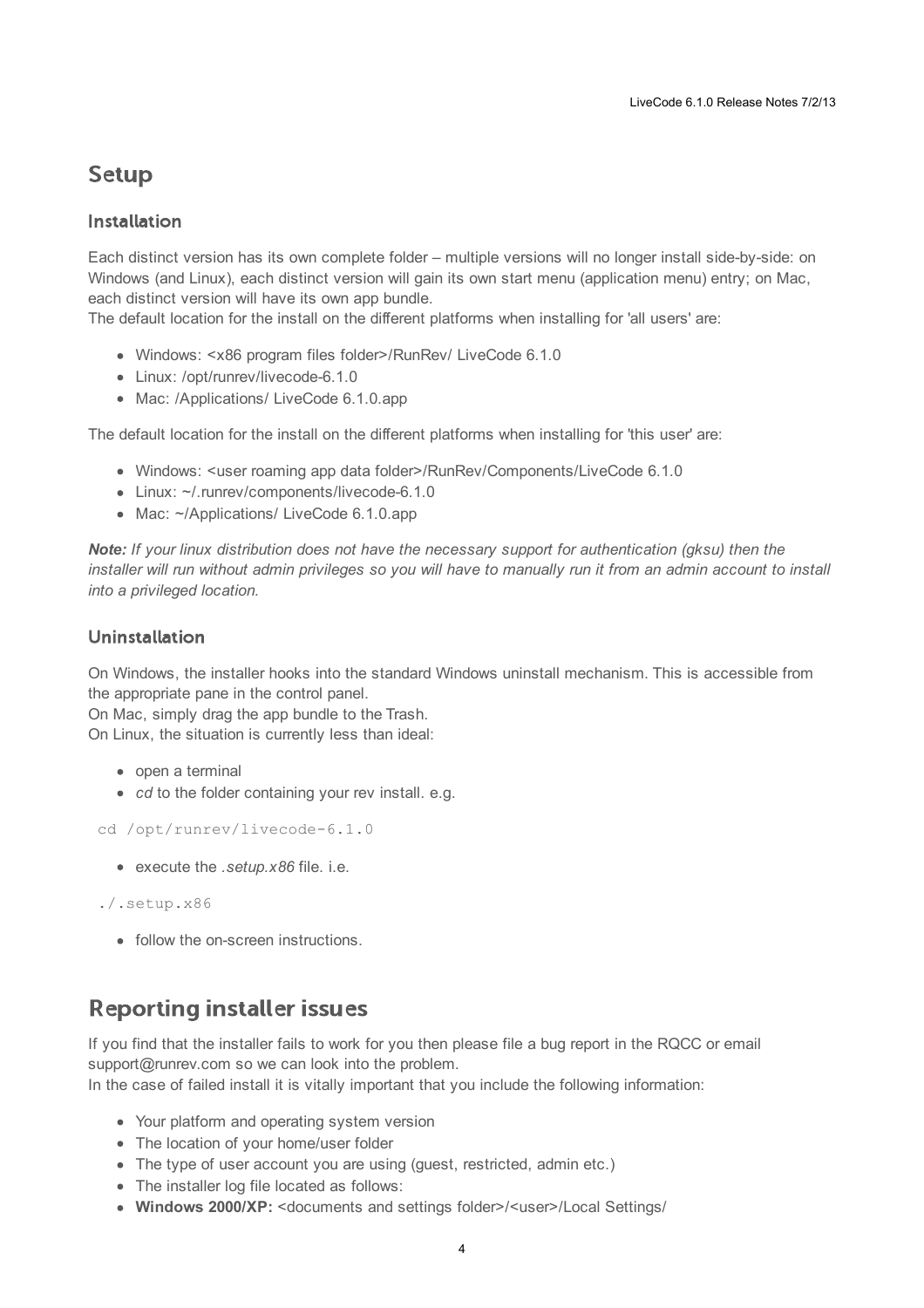- **Windows Vista/7:** <users folder>/<user>/AppData/Local/RunRev/Logs
- Linux: <home>/.runrev/logs
- Mac: <home>/Library/Application Support/Logs/RunRev

### <span id="page-4-0"></span>**Activation**

The licensing system ties your product licenses to a customer account system, meaning that you no longer have to worry about finding a license key after installing a new copy of LiveCode. Instead, you simply have to enter your email address and password that has been registered with our customer account system and your license key will be retrieved automatically.

Alternatively it is possible to activate the product via the use of a specially encrypted license file. These will be available for download from the customer center after logging into your account. This method will allow the product to be installed on machines that do not have access to the internet.

### <span id="page-4-1"></span>Multi-user and network install support (4.5.3)

In order to better support institutions needing to both deploy the IDE to many machines and to license them for all users on a given machine, a number of facilities have been added which are accessible by using the command-line.

*Note: These features are intended for use by IT administrators for the purposes of deploying LiveCode in multi-user situations. They are not supported for general use.*

### <span id="page-4-2"></span>**Command-line installation**

It is possible to invoke the installer from the command-line on both Mac and Windows. When invoked in this fashion, no GUI will be displayed, configuration being supplied by arguments passed to the installer. On both platforms, the command is of the following form:

<exe> install noui *options*

Here *options* is optional and consists of one or more of the following:

| -allusers           | Install the IDE for all users. If not specified, the install will be done for the current<br>user only. |
|---------------------|---------------------------------------------------------------------------------------------------------|
| desktopshortcut     | Place a shortcut on the Desktop (Windows-only)                                                          |
|                     |                                                                                                         |
| -startmenu          | Place shortcuts in the Start Menu (Windows-only)                                                        |
| -location           | The location to install into. If not specified, the location defaults to those                          |
| location            | described in the Layout section above.                                                                  |
| -log <i>logfile</i> | A file to place a log of all actions in. If not specified, no log is generated.                         |

Note that the command-line variant of the installer does not do any authentication. Thus, if you wish to install to an admin-only location you will need to be running as administrator before executing the command. As the installer is actually a GUI application, it needs to be run slightly differently from other command-line programs.

In what follows <installerexe> should be replaced with the path of the installer executable or app (inside the DMG) that has been downloaded.

On Windows, you need to do:

start /wait <installerexe> install noui *options*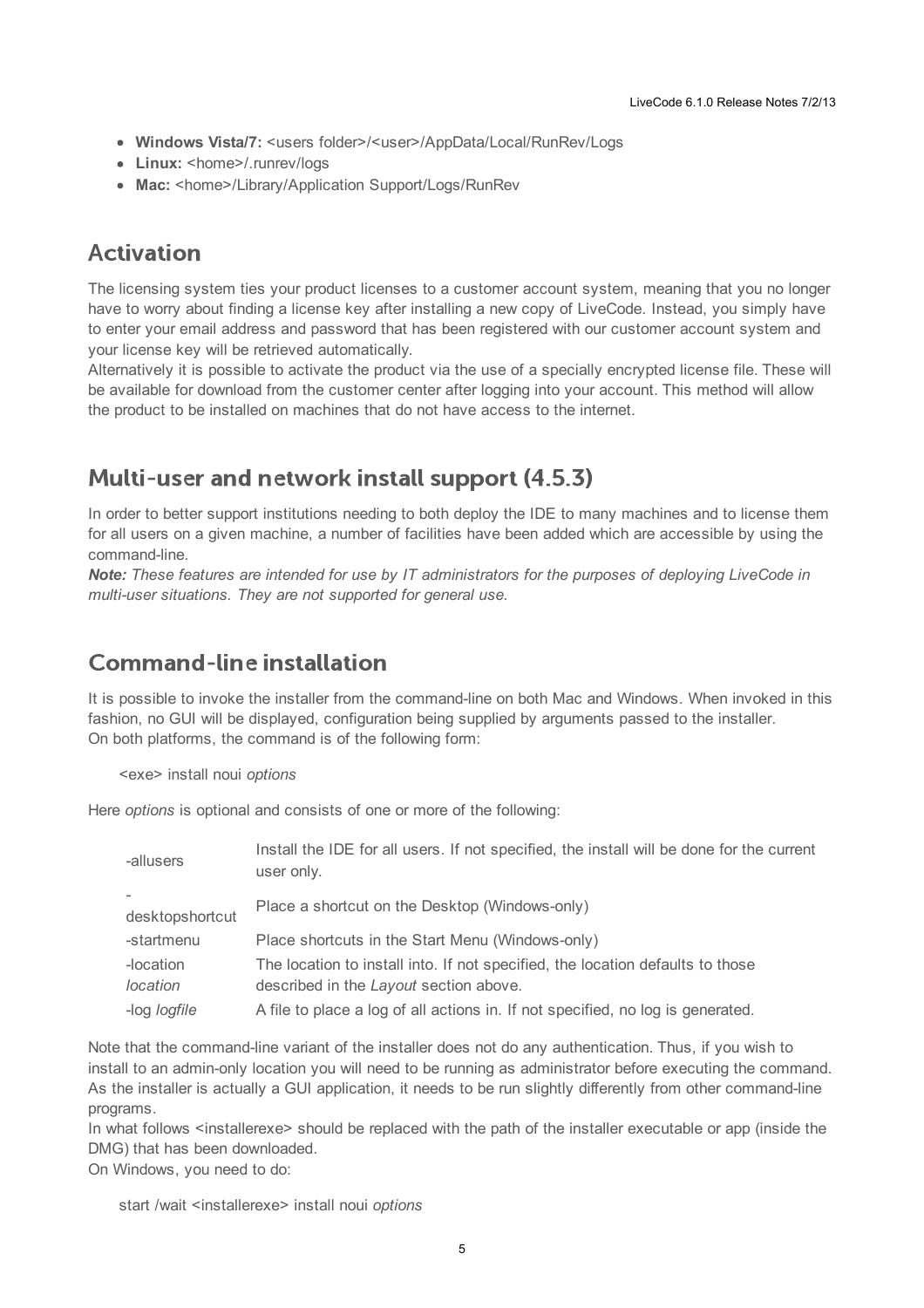On Mac, you need to do:

"<installerexe>/Contents/MacOS/installer" install noui *options*

On both platforms, the result of the installation will be written to the console.

### <span id="page-5-0"></span>**Command-line activation**

In a similar vein to installation, it is possible to activate an installation of LiveCode for all-users of that machine by using the command-line. When invoked in this fashion, no GUI will be displayed, activation being controlled by any arguments passed.

On both platforms, the command is of the form:

<exe> activate -file *license* -passphrase *phrase*

This command will load the manual activation file from *license*, decrypt it using the given *passphrase* and then install a license file for all users of the computer. Manual activation files can be downloaded from the 'My Products' section of the RunRev customer accounts area.

This action can be undone using the following command:

<exe> deactivate

Again, as the LiveCode executable is actually a GUI application it needs to be run slightly differently from other command-line programs.

In what follows <livecodeexe> should be replaced with the path to the installed LiveCode executable or app that has been previously installed.

On Windows, you need to do:

start /wait <livecodeexe> activate -file *license* -passphrase *phrase* start /wait <livecodeexe> deactivate

On Mac, you need to do:

"<livecodeexe>/Contents/MacOS/LiveCode" activate -file *license* -passphrase *phrase* "<livecodeexe>/Contents/MacOS/LiveCode" deactivate

On both platforms, the result of the activation will be written to the console.

### <span id="page-5-1"></span>**Proposed changes**

The following changes are likely to occur in the next or subsequent non-maintenance release:

• The engine (both IDE and standalone) **will require** gtk, gdk, glib, pango and xft on Linux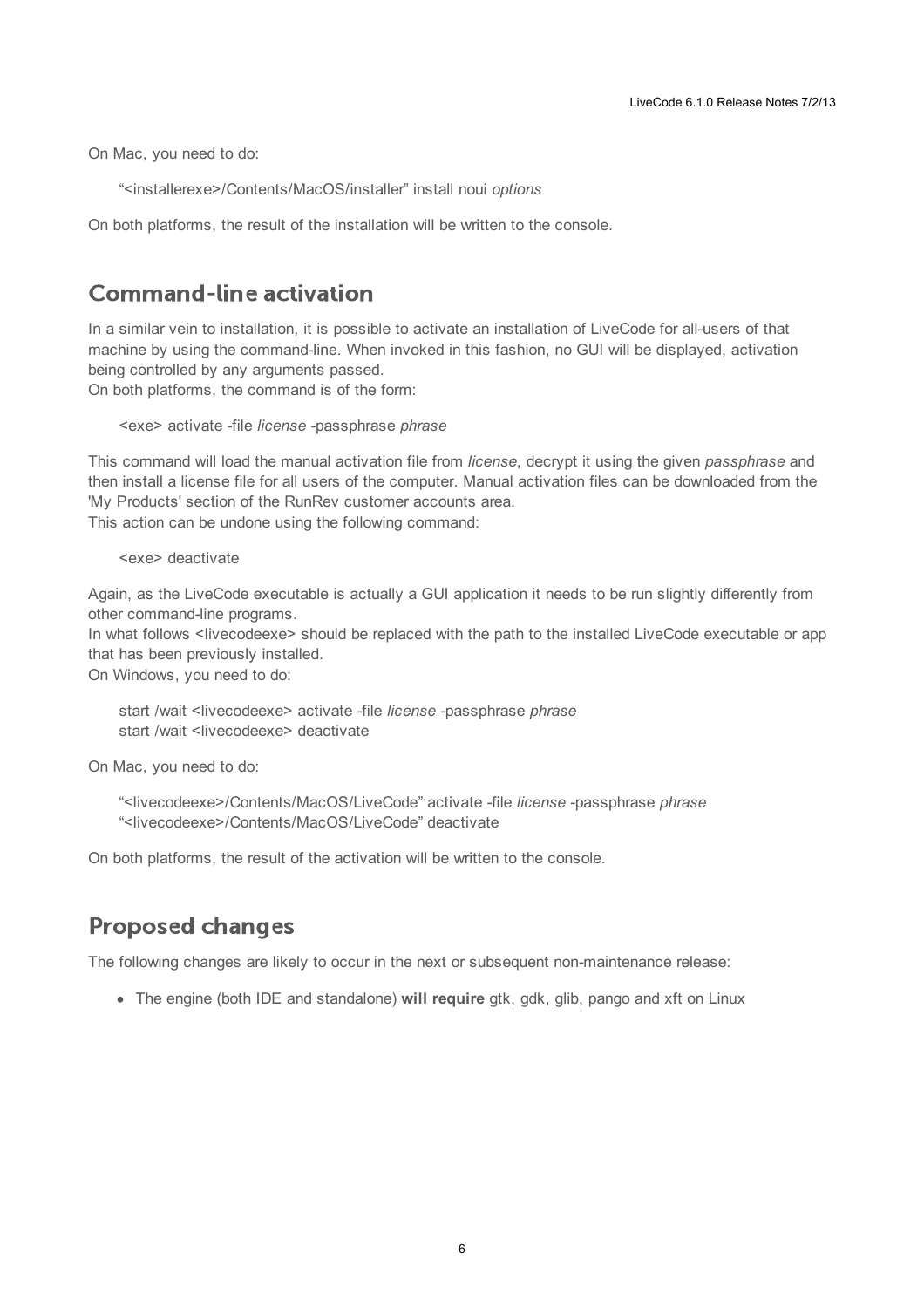# <span id="page-6-0"></span>**Engine changes**

#### <span id="page-6-1"></span>Crash when using 'flip' on a referenced image. (6.1.0-rc-3)

Previously attempting to use the 'flip' command on a referenced image (image with filename) would cause a crash. Attempting to use the flip command in this way now will cause an error 'object is not an editable image'.

Note: Prior to 6.0, the flip command would work on a referenced image but only temporarily. The new behavior is more consistent with the other image editing operations (such as rotate) and the ability to transform referenced images will be introduced in a subsequent version.

#### <span id="page-6-2"></span>Images with filenames that look like URLs can cause slowdown. (6.1.0-rc-2)

Previously, if an image was set with a filename that roughly looked like a URL, it would cause an attempt to load the URL repeatedly. This could cause slowdown or, in the worse case, an infinite recursive loop. Now, the engine checks filenames more closely to see if they really could be URLs before attempting a fetch, and if a fetch is attempted it will only occur once and not retried if it fails.

#### <span id="page-6-3"></span>ASCII string check (6.1.0-rc-1)

There is a new operator **is an ascii string**. This operator can be used to determine if all characters in the string are ASCII, that is to say that that charToNum() of each character is less than 128.

#### <span id="page-6-4"></span>UUID Generation (6.1.0-dp-2)

There is a new function **uuid()** which can be used to generate UUIDs on all platforms:

#### **uuid([** *type***, [** *namespace\_id***,** *name* **]])**

If no parameters are specified, or *type* is "random" then it returns a version 4 (random) UUID. A cryptographic quality pseudo-random number generator is used to generate the randomness.

If *type* is "md5" or "sha1" then it returns a version 3 (md5) or version 5 (sha1) UUID. Here *namespace\_id* should be the UUID of the namespace in which *name* sits, and *name* can be any string.

#### <span id="page-6-5"></span>Improved properties Property (6.1.0-dp-2)

The 'properties' object property has been significantly revised. In particular on fetching:

- It returns the minimal set of properties of an object to allow it to be recreated exactly.
- It returns unicode variants of properties if, and only if, they are needed.

And on storing it will ensure that properties are set in the correct order to ensure correct recreation of the object.

*Note:* When setting properties which contain both non-empty color and pattern properties of the same type, the color property will take precedence.

#### <span id="page-6-6"></span>Additional statistical functions (6.1.0-dp-2)

The following statistical functions were added to the engine: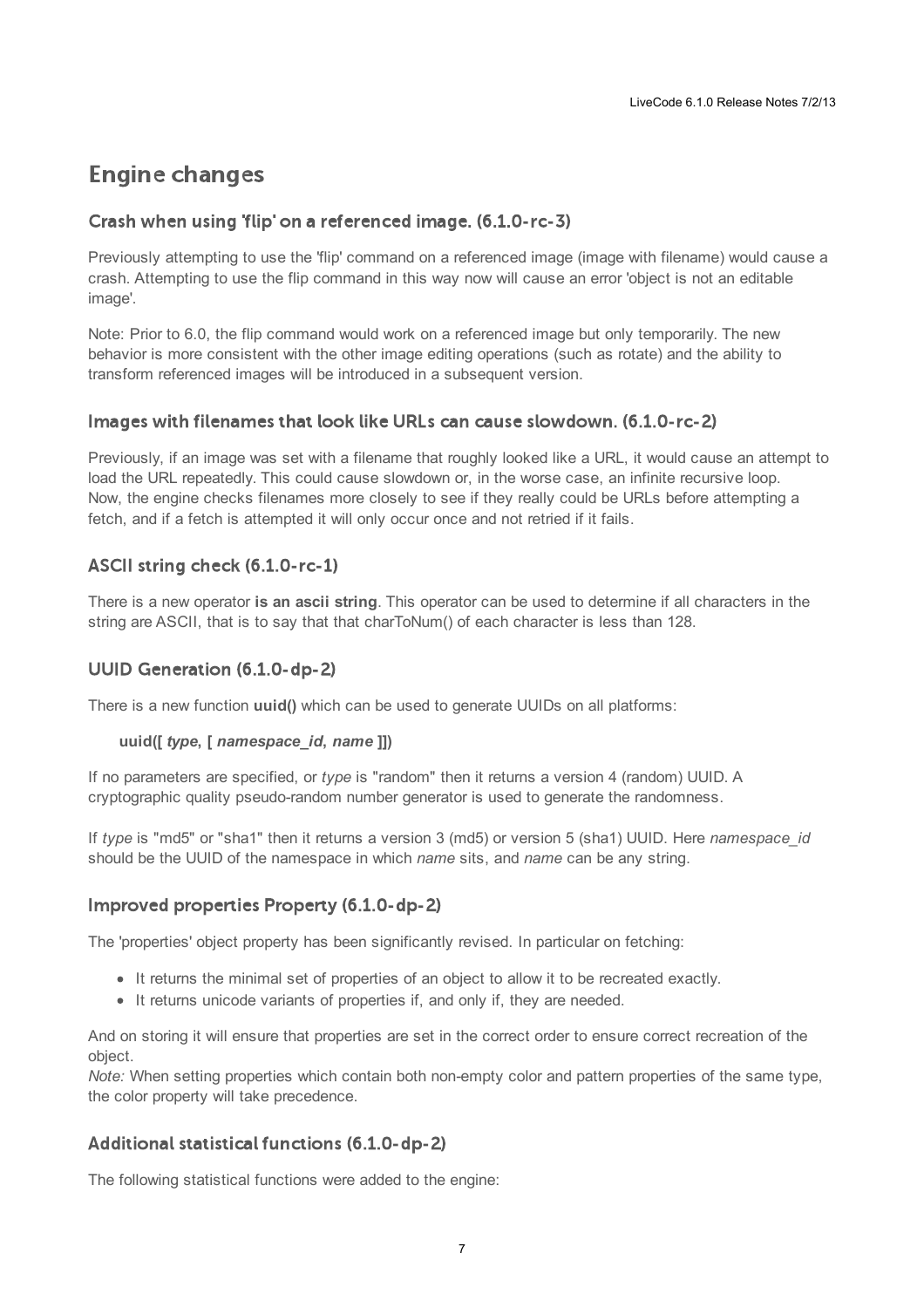- 'averageDeviation' (or shorter: 'avgDev')
- 'populationStandardDeviation' (or shorter: 'popStdDev')
- 'populationVariance' (or shorter: 'popVariance')
- 'sampleVariance' (or shorter: 'sampVariance' or 'variance')
- 'geometricMean'
- 'harmonicMean'

The following synonyms for existing statistical functions were added to clarify their meaning:

- 'arithmeticMean' and 'mean' as synonyms for 'average'
- 'sampleStandardDeviation' and 'sampStdDev' for 'stdDev'

#### For a variable

theNumbers

containing a series of numbers:

2,4,4,4,5,5,7,9

these statistical functions return the following values:

**averageDeviation(theNumbers)** ->

1.5

**populationStandardDeviation(theNumbers)** ->

2

**sampleStandardDeviation(theNumbers)** ->

2.13809

**populationVariance(theNumbers)** ->

4

**sampleVariance(theNumbers)** ->

4.571429

**arithmeticMean(theNumbers)** ->

5

**geometricMean(theNumbers)** ->

4.603216

**harmonicMean(theNumbers)** ->

4.201751

#### <span id="page-7-0"></span>Activation removed in Community edition (6.1.0-dp-2)

We have removed all activation requirements in LiveCode Community edition to better match the spirit of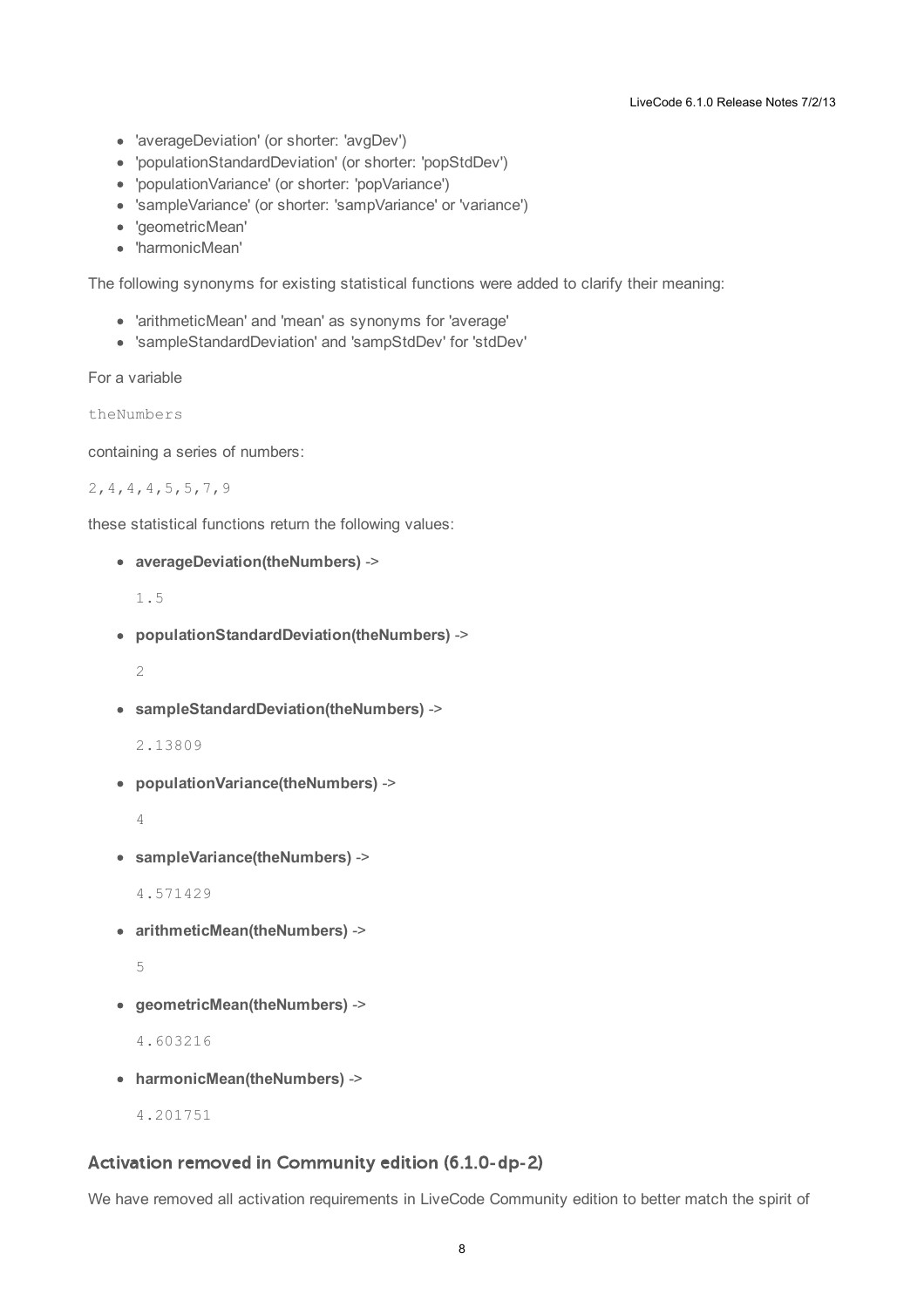the open source endeavour. We have instead added an optional signup page on first run, allowing users to create a 'LiveCode account'. This step can be skipped.

As the website evolves further, this account will grant access to all services web services requiring signing throughout the entire LiveCode ecosystem. (Website, forums, samples, commenting,  $\hat{a}\epsilon$ ).

#### <span id="page-8-0"></span>**Updated Auto-updater**

The auto-updater can now to launched manually from the LiveCode help menu.

#### <span id="page-8-1"></span>The cardids of group (6.1.0)

A new property **the cardIds** of groups has been added. This returns a list of card ids corresponding to the cards the group is currently placed on. This has the same functionality as the cardNames of group, except it returns ids, not names.

#### <span id="page-8-2"></span>The childControlNames and childControllds of group (6.1.0)

Two new properties **the childControlNames** and **the childControlsIds** have been added to the group object. These properties return a list of names (or ids) of all the direct children of the group. (This is in contrast to the controlNames and controlIds properties which recurse into subgroups).

#### <span id="page-8-3"></span>the effective visible (6.1.0)

You can now use the 'effective' adjective when getting the visible property of a control. This allows you to determine whether the given control will actually be visible if the card it is on is current and its stack is visible. Specifically, 'the effective visible' returns true if, and only if, if it visible and all parent groups are visible.

#### <span id="page-8-4"></span>**Chained Behaviors (6.1.0)**

The behavior property of a control currently being used as a behavior will now be taken into account and result in the child behaviour deferring to the parent behavior in the same way a control defers to its behavior. For example, let's say you have the following setup:

field "Action" - behaviour set to button "Derived"

button "Derived" - behaviour set to button "Root"

button "Root"

Then the message path will be:

field "Action"

button "Derived"

button "Root"

<parent of field>

#### <span id="page-8-5"></span>iOS Remote Control Support (6.1.0)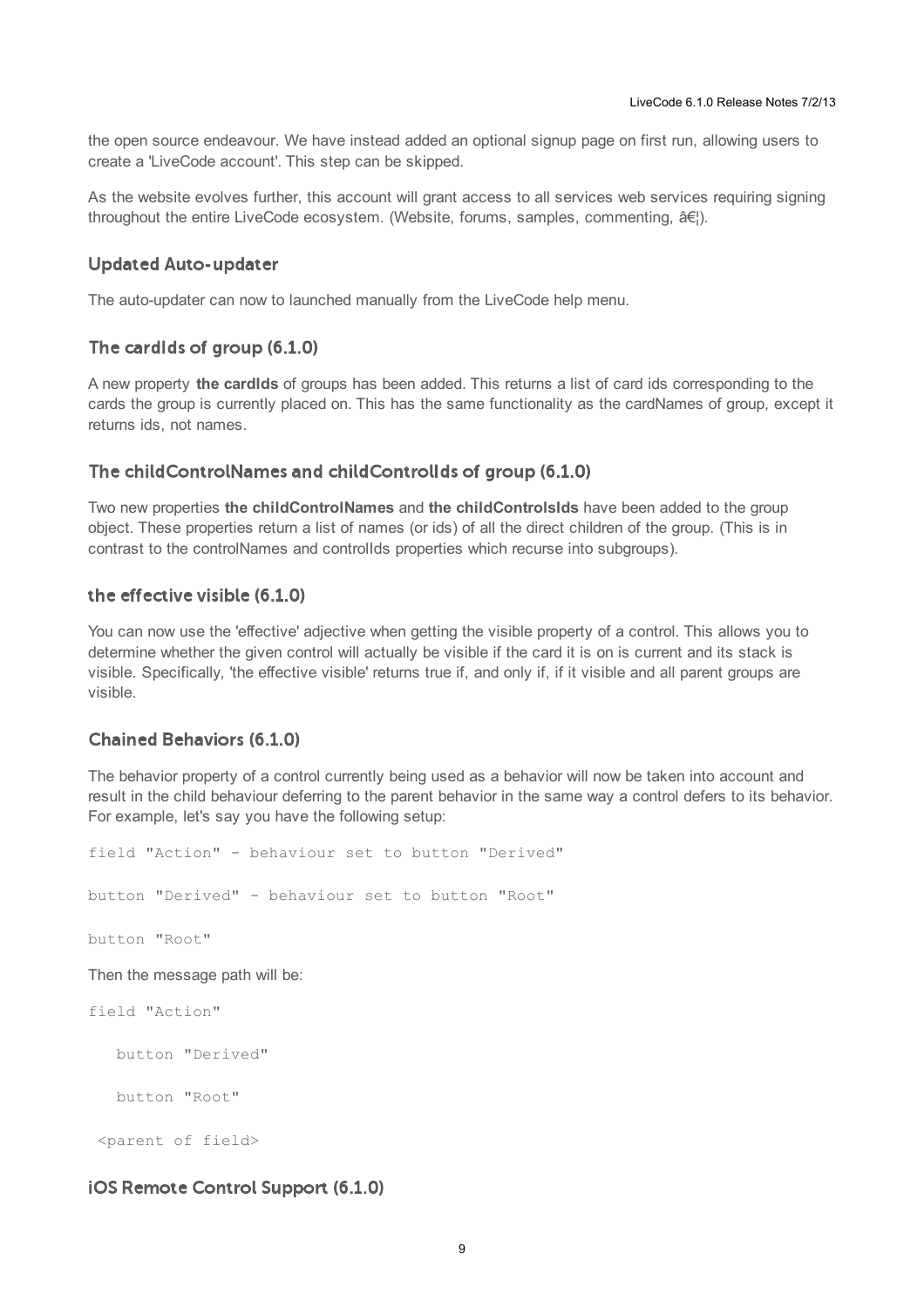Support has been added allowing access to the 'remote control' feature on iOS. This feature allows access to the audio controls both on an external device, and also on the device itself when in lock screen (via double-tapping on the Home button).

To use the new features, remote control access must be first enabled (**iphoneEnableRemoteControl**) and then the app must play audio. You also need to ensure that the audio category is set to 'playback' (**iphoneSetAudioCategory "playback"**).

The remote controls will be delivered via an **remoteControlReceived** message.

The information to display can be configured using **iphoneSetRemoteControlDisplay**.

#### <span id="page-9-0"></span>**Enabling and Disabling Remote Control**

**iphoneEnableRemoteControl iphoneDisableRemoteControl iphoneRemoteControlEnabled()**

Use the command **iphoneEnableRemoteControl** to start receiving remote control events after you start playing audio and the command **iphoneDisableRemoteControl** to stop receiving them. The **iphoneRemoteControlEnabled()** function returns true if they are currently enabled.

#### <span id="page-9-1"></span>**Receiving Remote Control Events**

If remote control is enabled, and a remote control operation occurs then a **remoteControlReceived** message will be sent to the current card.

#### **remoteControlReceived** *type*

Here *type* is one of: *play*, *pause*, *stop*, *toggle play pause*, *next track*, *previous track*, *begin seeking forward*, *begin seeking backward*, *end seeking forward*, *end seeking backward*.

#### <span id="page-9-2"></span>**Configuring Remote Control Display**

When remote controls are enabled, information can be set that may be displayed on the remote control device, or on the (locked) home screen controls.

To configure this information use the **iphoneSetRemoteControlDisplay** command:

#### **iphoneSetRemoteControlDisplay** *metadata*

Here, *metadata* is an array with one or more of the following keys:

- $\bullet$  title string
- artist string
- artwork either the text of an image or an image filename
- composer string
- genre string
- album title string
- album track count number
- album track number number
- disc count number
- disc number number
- chapter count number
- chapter number number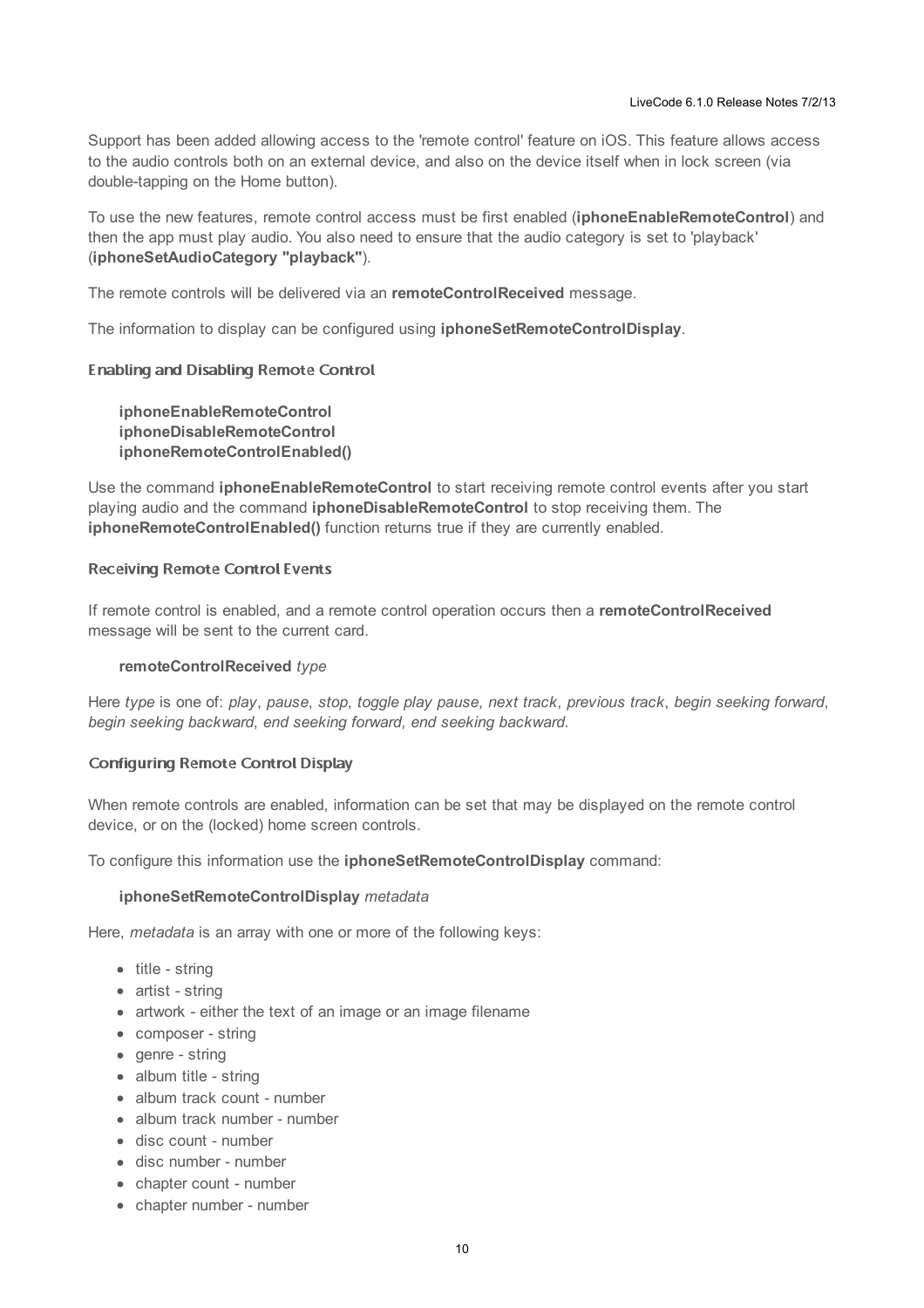- playback duration number
- elapsed playback time number
- playback rate number
- playback queue index number
- playback queue count number

**Note**: There is no guarantee that any of this information will be used, it is up to the remote control device / iOS to decide.

**Note**: This functionality is only available on iOS 5.x and above.

#### <span id="page-10-0"></span>**Locking Group Updates (6.1.0)**

When a control within a group is resized or moved it causes all parents to recalculate their bounds appropriately. This action can now be temporarily suspended by using 'the lockUpdates' property of the group.

Typically, you'll want to set the lockUpdates of a group to true before performing moving or resizing child controls, and then turn it back to false afterwards. e.g.

```
on updateGroupedControls
 set the lockUpdates of me to true
  set the left of button 1 of me to the left of me + 10
  set the bottom of button 2 of me to the bottom of me - 10
  set the lockUpdates of me to false
end updateGroupedControls
```
**Note**: The lockUpdates property does not nest, and the group will not resize itself appropriately based on the child controls until it is set back to false.

#### <span id="page-10-1"></span>**Random Number Generation (6.1.0)**

The **randomBytes()** function has been updated to use the platform-provided cryptographic-quality pseudonumber-generator in the case that the SSL libraries are not available. This change means that this function is now always available on all platforms.

#### <span id="page-10-2"></span>**Getting the Page Ranges of a Field (6.1.0)**

There is a new property **the pageRanges of <field>**. This property (notionally) splits up the field content into pages based on the height of the field, and then returns a return-delimited list of char ranges. Each char range corresponds to an individual page.

For example, for a field capable of displaying two lines of text and containing these lines:

Line 1

Line 2

Line 3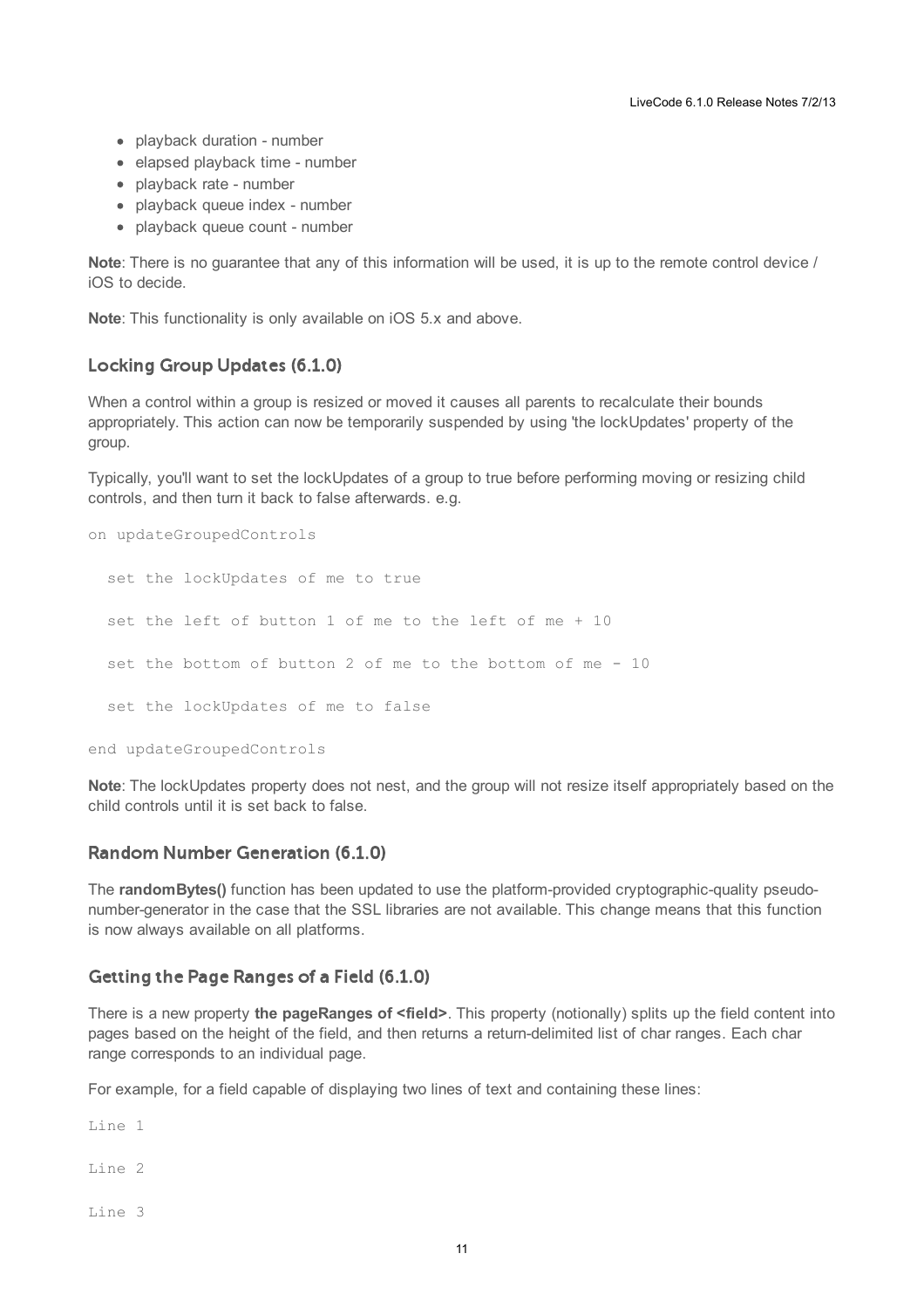Line 4

Line 5

Line 6

The **pageRanges** would return:

1,14

15,28

29,42

#### <span id="page-11-0"></span>Specific bug fixes (6.1.0-rc-3)

11006 Crash on Mac when attempting to load a stack with non-ascii title after [transferring](http://quality.runrev.com/show_bug.cgi?id=11006) from Windows.

10989 [mobilePickPhoto](http://quality.runrev.com/show_bug.cgi?id=10989) ignores size parameters if they are passed as strings and not numbers.

#### <span id="page-11-1"></span>Specific bug fixes (6.1.0-rc-2)

- 10991 If a memory warning is received whilst [acceleratedRendering](http://quality.runrev.com/show_bug.cgi?id=10991) mode is enabled
- 10990 Memory leak when using [acceleratedRendering](http://quality.runrev.com/show_bug.cgi?id=10990) on iOS in certain cases.
- 10986 'select [before/after](http://quality.runrev.com/show_bug.cgi?id=10986) field ...' selects the field object
- 10982 RevDB doesn't work with [LiveCode](http://quality.runrev.com/show_bug.cgi?id=10982) server on Mac
- 10914 PIE binaries are now built for [ARMv7+](http://quality.runrev.com/show_bug.cgi?id=10914) meaning the 'Non-PIE Binary' warning from iTunes Connect should no longer occur.

#### <span id="page-11-2"></span>Specific bug fixes (6.1.0-rc-1)

- 10976 [Ungrouping](http://quality.runrev.com/show_bug.cgi?id=10976) objects can result in their id's changing.
- 10975 Image objects don't properly resolve filenames to be absolute before [searching](http://quality.runrev.com/show_bug.cgi?id=10975) the cache.
- 10974 Instability in [acceleratedRendering](http://quality.runrev.com/show_bug.cgi?id=10974) caused in specific circumstances when a static layer moves just above a dynamic layer.
- 10967 Import snapshot on 16-bit displays on Windows causes a blank image to be [produced.](http://quality.runrev.com/show_bug.cgi?id=10967)

#### <span id="page-11-3"></span>Specific bug fixes (6.1.0-dp-2)

- 10966 Fetching properties of function expressions now works correctly (e.g. the name of [controlAtLoc\(the](http://quality.runrev.com/show_bug.cgi?id=10966) mouseLoc)).
- 10961 Passing script locals as [parameters](http://quality.runrev.com/show_bug.cgi?id=10961) to external functions doesn't work correctly in behaviors.
- 10960 Getting 'the [lockUpdates](http://quality.runrev.com/show_bug.cgi?id=10960) of ' now works correctly.
- 10950 'is a color' now checks the input string more [carefully](http://quality.runrev.com/show_bug.cgi?id=10950)

#### <span id="page-11-4"></span>Specific bug fixes (6.1.0)

(bug fixes specific to the current build are highlighted in bold, reverted bug fixes are stricken through)

**10945 [mobileControls\(\)](http://quality.runrev.com/show_bug.cgi?id=10945) returns deleted controls in the list**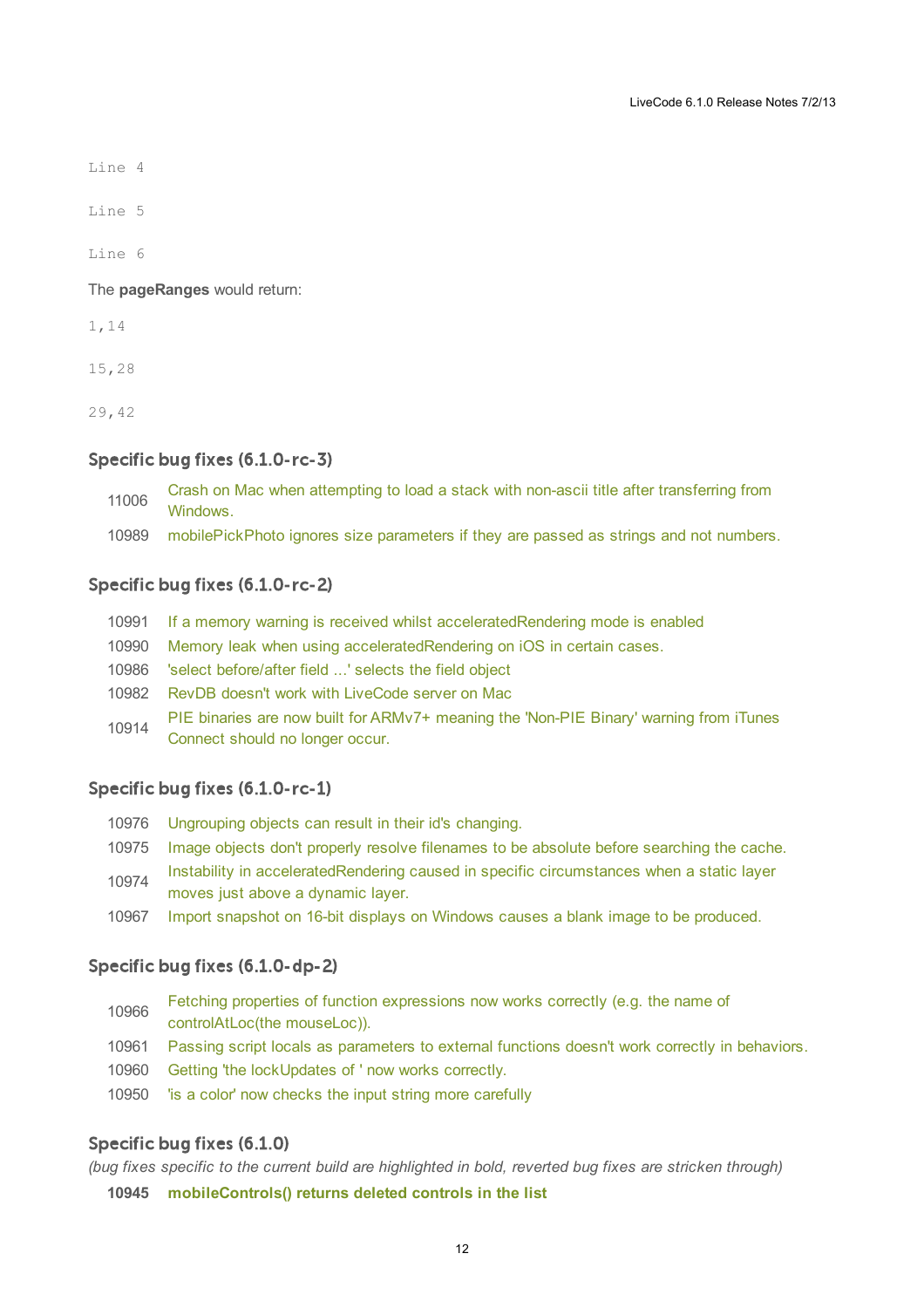**10926 'filter' does not honour the [lineDelimiter](http://quality.runrev.com/show_bug.cgi?id=10926) property. 10863 Group command doesn't throw an error when [attempting](http://quality.runrev.com/show_bug.cgi?id=10863) to group a shared group.**

### <span id="page-12-0"></span>**Dictionary additions**

- **iphoneDisableRemoteControl** (*command*) has been added to the dictionary.
- **iphoneEnableRemoteControl** (*command*) has been added to the dictionary.
- **iphoneSetRemoteControlDisplay** (*command*) has been added to the dictionary.
- **averageDeviation** (*function*) has been added to the dictionary.
- **geometricMean** (*function*) has been added to the dictionary.
- **harmonicMean** (*function*) has been added to the dictionary.
- **iphoneIdentifierForVendor** (*function*) has been added to the dictionary.
- **iphoneRemoteControlEnabled** (*function*) has been added to the dictionary.
- **populationStandardDeviation** (*function*) has been added to the dictionary.
- **populationVariance** (*function*) has been added to the dictionary.
- **uuid** (*function*) has been added to the dictionary.
- **variance** (*function*) has been added to the dictionary.
- **remoteControlReceived** (*function*) has been added to the dictionary.
- **childControlIDs** (*property*) has been added to the dictionary.
- **childControlNames** (*property*) has been added to the dictionary.
- **pageRanges** (*property*) has been added to the dictionary.

### <span id="page-12-1"></span>**Dictionary changes**

- The entry for **combine** (*command*) has been updated.
- The entry for **do** (*command*) has been updated.
- The entry for **export snapshot** (*command*) has been updated.
- The entry for **import snapshot** (*command*) has been updated.
- The entry for **iphoneSetReachabilityTarget** (*command*) has been updated.
- The entry for **mobileClearTouches** (*command*) has been updated.
- The entry for **open process** (*command*) has been updated.
- The entry for **revBrowserSet** (*command*) has been updated.
- The entry for **split** (*command*) has been updated.
- The entry for **average** (*function*) has been updated.
- The entry for **controlAtLoc** (*function*) has been updated.
- The entry for **controlAtScreenLoc** (*function*) has been updated.
- The entry for **iphoneReachabilityTarget** (*command*) has been updated.
- The entry for **iphoneSystemIdentifier** (*function*) has been updated.
- The entry for **listRegistry** (*function*) has been updated.
- The entry for **revXMLChildNames** (*function*) has been updated.
- The entry for **revXMLFirstChild** (*function*) has been updated.
- The entry for **revXMLNextSibling** (*function*) has been updated.
- The entry for **revXMLPreviousSibling** (*function*) has been updated.
- The entry for **standardDeviation** (*function*) has been updated.
- The entry for **adExpandEnd** (*message*) has been updated.
- The entry for **adExpandStart** (*message*) has been updated.
- The entry for **adResizeEnd** (*message*) has been updated.
- The entry for **adResizeStart** (*message*) has been updated.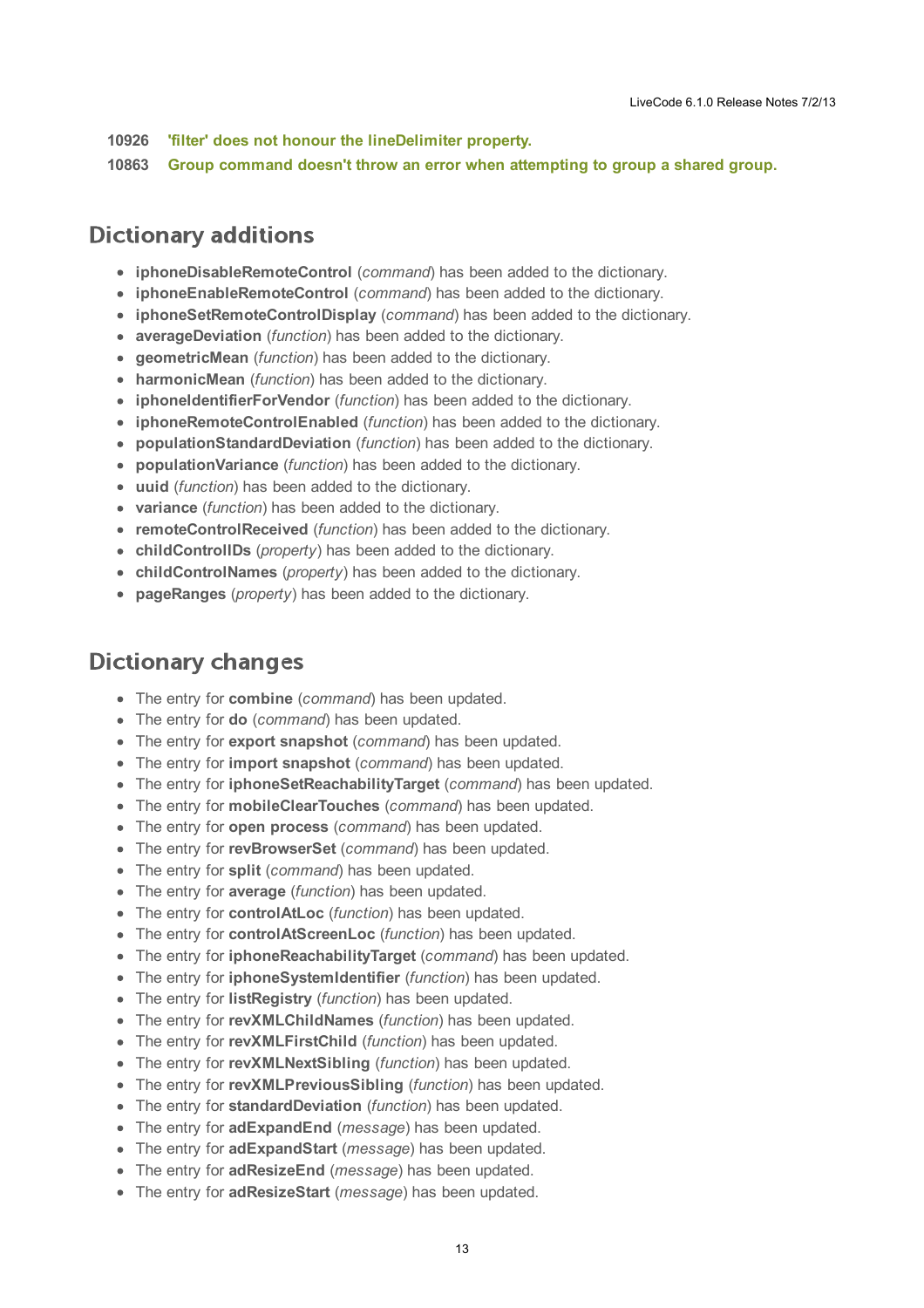- The entry for **objectSelectionEnded** (*message*) has been updated.
- The entry for **objectSelectionStarted** (*message*) has been updated.
- The entry for **reachabilityChanged** (*message*) has been updated.
- The entry for **=** (*operator*) has been updated.
- The entry for **is a** (*operator*) has been updated.
- The entry for **is not a** (*operator*) has been updated.
- The entry for **HTMLText** (*property*) has been updated.
- The entry for **RTFText** (*property*) has been updated.
- The entry for **allowDatagramBroadcasts** (*property*) has been updated.
- The entry for **behavior** (*property*) has been updated.
- The entry for **cardIDs** (*property*) has been updated.
- The entry for **formattedText** (*property*) has been updated.
- The entry for **icon** (*property*) has been updated.
- The entry for **invisible** (*property*) has been updated.
- The entry for **listIndex** (*property*) has been updated.
- The entry for **metadata** (*property*) has been updated.
- The entry for **properties** (*property*) has been updated.
- The entry for **rectangle** (*property*) has been updated.
- The entry for **recursionLimit** (*property*) has been updated.
- The entry for **sslcertificates** (*property*) has been updated.
- The entry for **stackLimit** (*property*) has been updated.
- The entry for **textStyle** (*property*) has been updated.
- The entry for **visible** (*property*) has been updated.